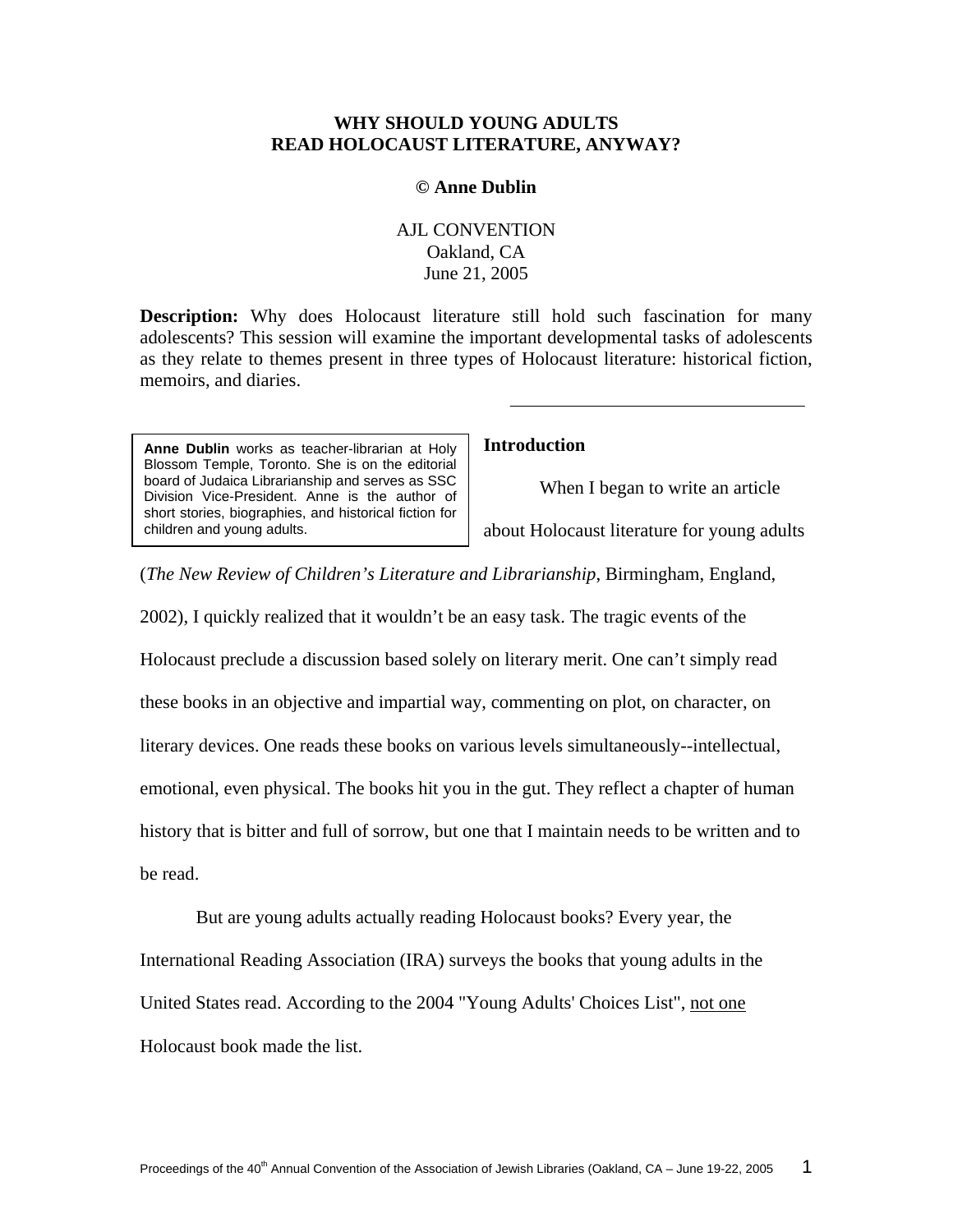Let's check another list. This one's called the Children's Literature Top Choice Award (2005) from the Children's Literature Comprehensive Database (CLCD). In 2005, the only book chosen was *Daniel Half-Human* by David Chotjewitz.

The year 2004 included four books on its list:

- *Hitler's Daughter* (Jackie French)
- *Milkweed* (Jerry Spinelli)
- *Room in the Heart* (Sonia Levitan)
- *Run, Boy, Run* (Uri Orlev)

According to these surveys, it would seem that young adults don't read Holocaust literature to any great extent for recreational reading. However, most young people are exposed to Holocaust literature in either English or history classes. The titles that recur in high school curricula most often are *Anne Frank: The Diary of a Young Girl* and Elie Wiesel's *Night.* The books seem to have a strong impact on their readers. Hazel Rochman quotes Betty Carter, associate professor in library and information studies at Texas Woman's University:

*[She] asks her students in YA literature to name the most important book they remember reading as a teenager, the diary [of Anne Frank] comes up every year; in 1996, it was named by 60 percent of the class.* 

Hazel Rochman, "Should you teach *Anne Frank: The Diary of a Young Girl?" Book Links,* May 1998, 45.

Although Holocaust books aren't as popular with adolescents as realistic fiction, fantasy, horror, or even *Chicken Soup for the Teenage Soul*, they represent an important genre for a number of reasons. Today, I'm going to explore these reasons within the broader context of the developmental tasks of adolescents. I want to examine how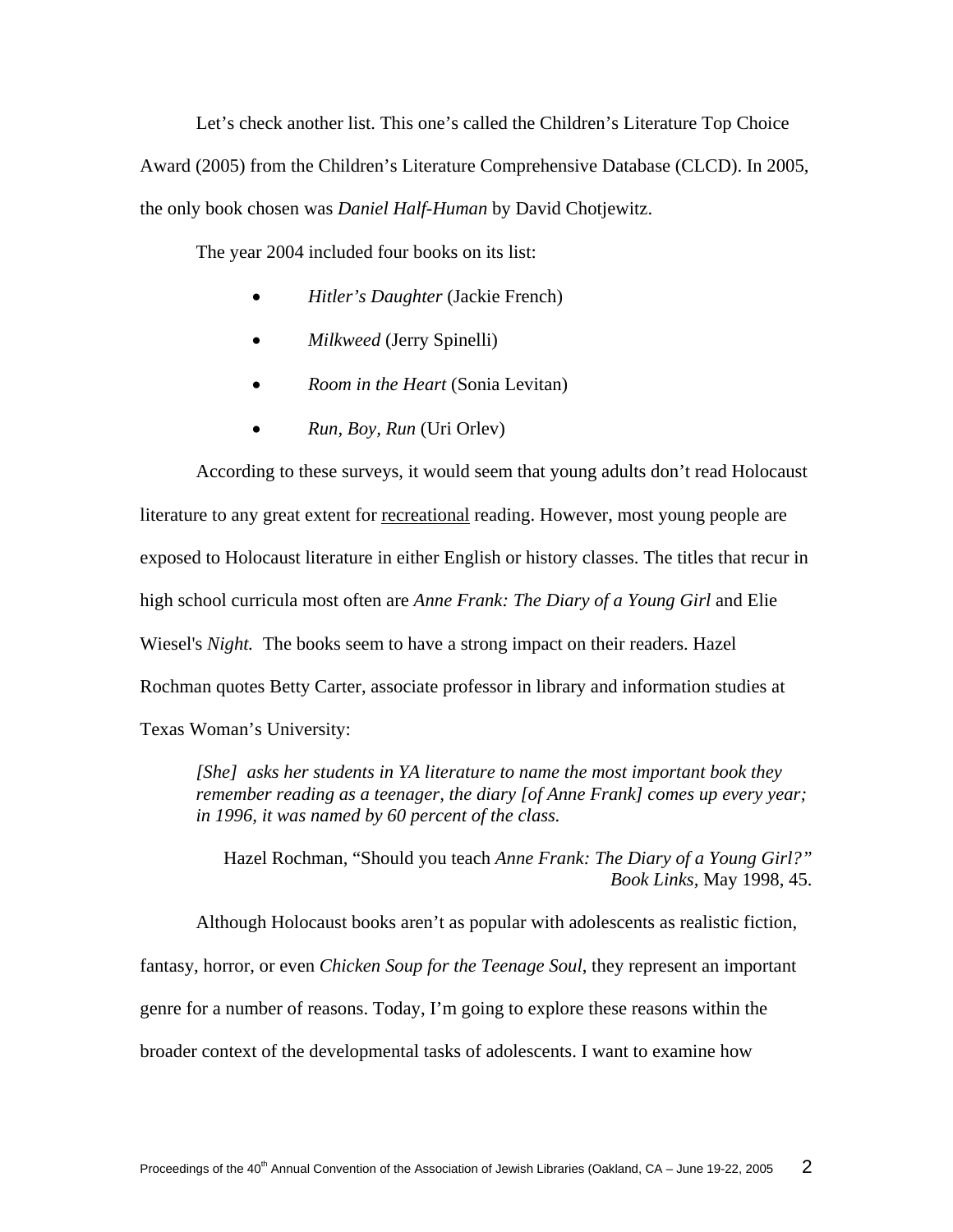adolescents can relate to this literature and how the literature can help them grow towards maturity.

Holocaust literature isn't medicine. Young people won't read it because it's good for them or in order to learn a lesson. They'll read it because the plot is exciting, the characters engaging, the language powerful. Lee H. Brown states: "Holocaust stories are still unique individual stories--as varied as the stories in any other type--with themes of love, friendship, courage and betrayal."

> Lee H. Brown, " A review of *The Holocaust in Literature for Youth*, *The ALAN Review*, Vol. 27, No. 3, Spring 2000, 56.

# **Definition**

*The Oxford English Dictionary* defines "holocaust" as the "complete destruction, especially of a large number of persons, a great slaughter or massacre". In a broad sense, the Holocaust--with a capital "H"-- includes the millions of people who were murdered in concentration camps because they did not meet the "Aryan" ideal of race, religion, or politics; those who died in ghettos or labor camps of starvation and disease and brutality; those who died while fighting the Nazis.

I'll use the term "Holocaust" to mean that destruction of **Jewish** life caused by the policies of Nazi Germany from 1933 to 1945. This more limited definition is in no way meant to undervalue or ignore the suffering of countless other people. However, the fact must be underscored that the Nazis' aim was to destroy one targeted group of people the Jews.

## **Developmental Tasks of Adolescents**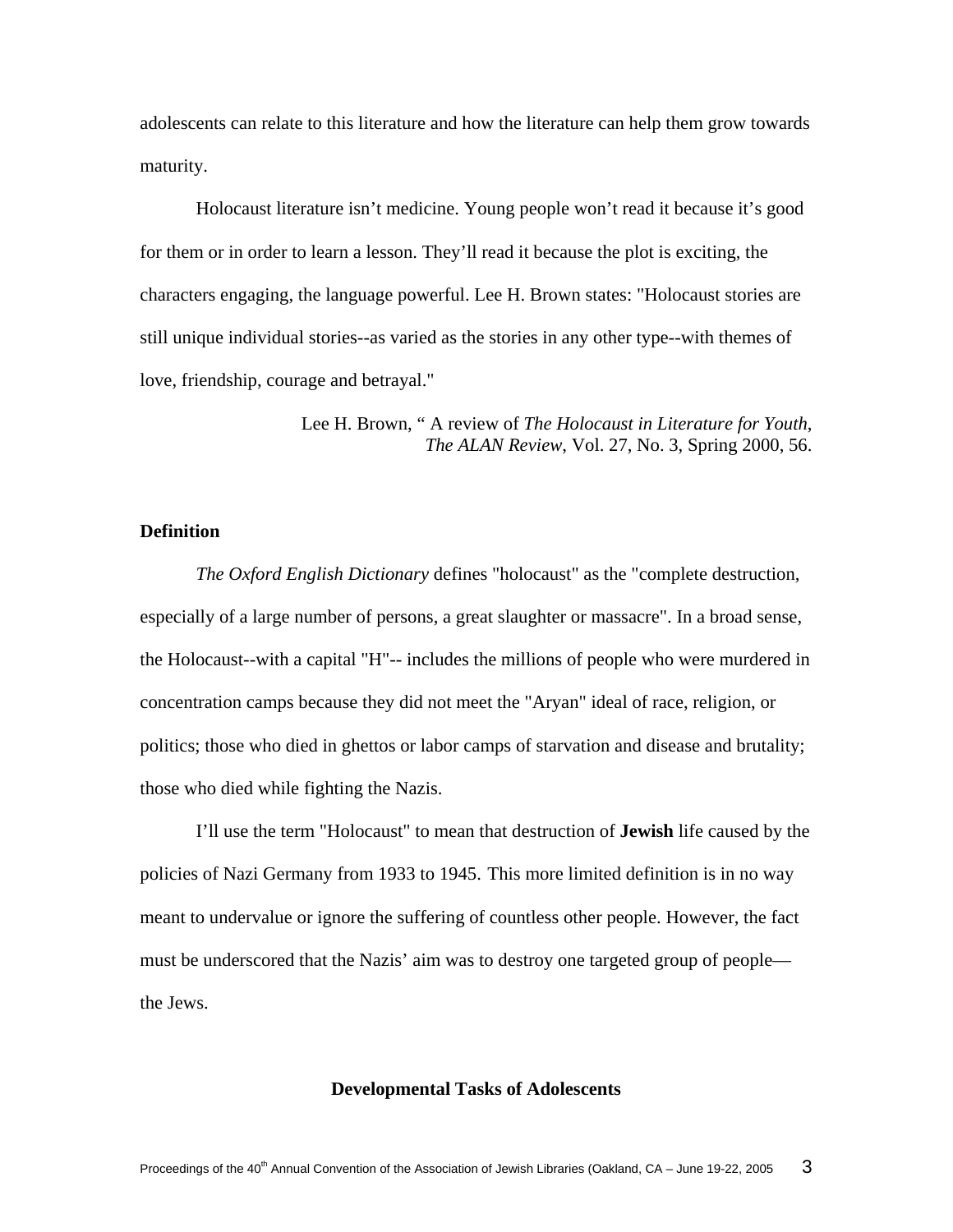The principal theme that pervades this literature is the destruction of home and family. Whether this destruction occurs by gradual erosion or by sudden uprooting, it occurs over and over again. Here is only one example of this theme.

In *The Endless Steppe*, Esther Hautzig tells of the sudden, traumatic loss of home:

*The truck began to rumble down Great Pogulanka Avenue, past our white house with its mahogany door...past our garden wall, down the avenue where I knew each house, each tree, each chipped stone on the sidewalk. Beneath my lowered lids I watched my world disappear forever.*

Esther Hautzig, *The Endless Steppe*, 19.

This destruction of home and family is the stuff of nightmare for the young adult reader. Let's keep that underlying theme in mind while we examine the developmental tasks of teenagers.

The **three main categories** of Holocaust literature I'm going to quote from are: (1) Historical Fiction, (2) Memoirs, and (3) Diaries.

## **(1) Independence from parents**

 In *A Guide to Literature for Young Adults* (Scott Foresman, 1983), Ruth Cline and William McBride state that one of the developmental tasks of adolescents is to achieve independence from parents. They go on to say: "The mature relationship that develops must eliminate undue dependence on either side." (p.9) What, then, are adolescents to do when they are caught in a situation where they cannot overtly become independent, for example, when the family is in hiding and family members must depend on each other? Anne Frank describes her feelings about independence in a diary entry of March 17, 1944: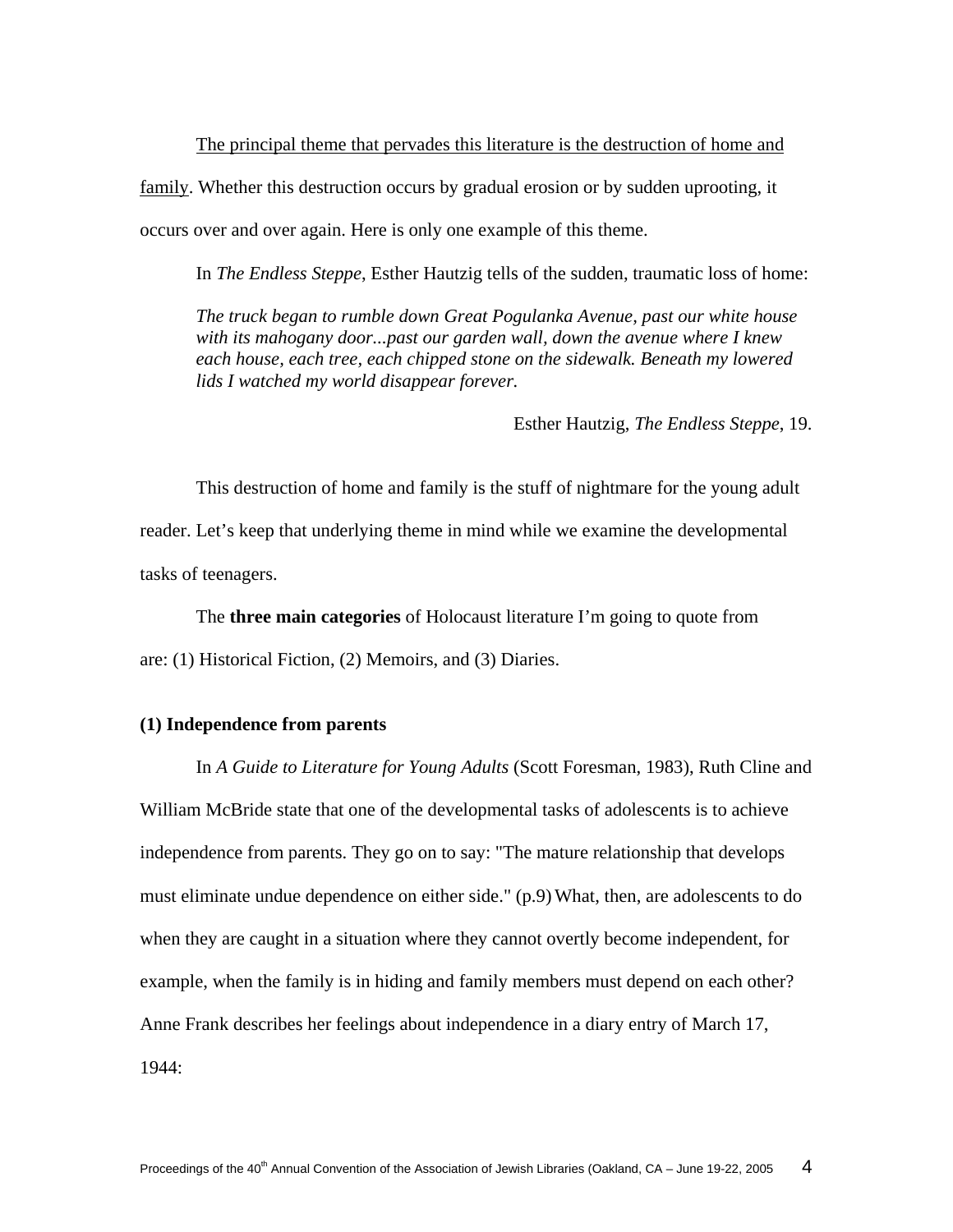*Although I'm only fourteen, I know quite well what I want, I know who is right and who is wrong, I have my opinions, my own ideas and principles, and although it may sound pretty mad from an adolescent, I feel more of a person than a child, I feel quite independent of anyone.* 

*Anne Frank: Diary of a Young Girl*, 179.

Sometimes, when young people have independence thrust upon them

--for example, when a parent dies or disappears suddenly--the event is certainly

traumatic. The death of David Ullman's mother in James Forman's book, *The Survivor*,

evokes the shock the adolescent feels:

*For this death in the family there had been no expectation, no ritual. Yet suddenly the linchpin that had held the Ullmans together was gone. The hearth fire had gone out. It would not be rekindled.* 

James Forman, *The Survivor*, 138.

Becoming independent implies that there is a family to leave, that one's support system remains. During the Holocaust, it's often that very support system that becomes dependent on the adolescent for survival. Livia Bitton-Jackson describes how this change happened to her:

*My relationship with Mommy has undergone a transformation. The unavoidable reversal of our roles in the camps after her accident changed Mommy's attitude toward me. Although once again she became the strong, no-nonsense yet sympathetic, guiding hand, there is a striking difference. She treats me with respect, and frequently lavishes excessive praise on me.* 

Livia Bitton-Jackson, *I Have Lived a Thousand Years*, 213.

The tests flung at the young person during the Holocaust were daunting. In Carol Matas' novel, *Lisa*, a Danish adolescent becomes involved in an underground Resistance movement. On learning about her activities, her mother says,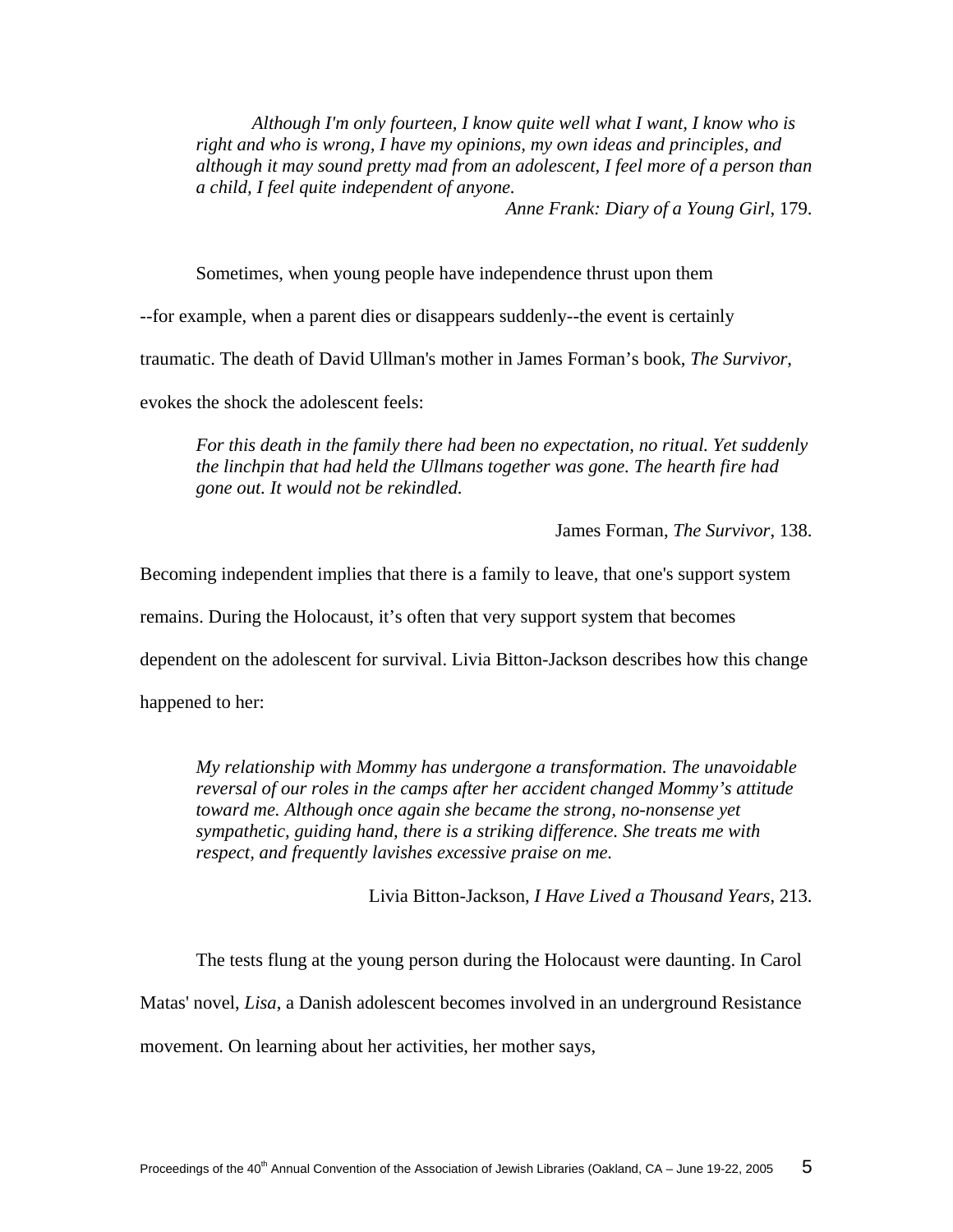*Let her decide . . . She's not a little girl anymore. My God, I wish she were. But she's old enough to make up her mind.* 

Carol Matas, *Lisa,* 105.

As are all adolescents reading this literature. Adolescents have the need for independence from their parents, but this striving usually follows a "natural" timetable. It would be fascinating for adolescents to read about this task in a world where "natural" has lost its meaning.

## **(2) Coming to terms with one's body**

Adolescents need to achieve another developmental task: to come to terms with their bodies. Again, it would be intriguing for adolescents today to read about this task during the Holocaust. For example, Anne Frank confesses her feelings about entering puberty, feelings not so very different from other young girls:

*"I think what is happening to me is so wonderful and not only what can be seen on my body, but all that is taking place inside."* 

*Anne Frank: Diary of a Young Girl*, 179.

Shame and degradation soon take the place of wonder. Isabelle Leitner describes

the horrific journey from her home in Hungary by cattle car to Auschwitz:

*I am menstruating. There is no way for me to change my napkins . . . no room to sit . . . no room to stand . . . no air to breathe. This is no way to die. It offends even death. Yet people are dying all around me.*

Isabelle Leitner, *Fragments of Isabella*, 28.

On their arrival at the concentration camp, the new prisoners are subjected to further degradation: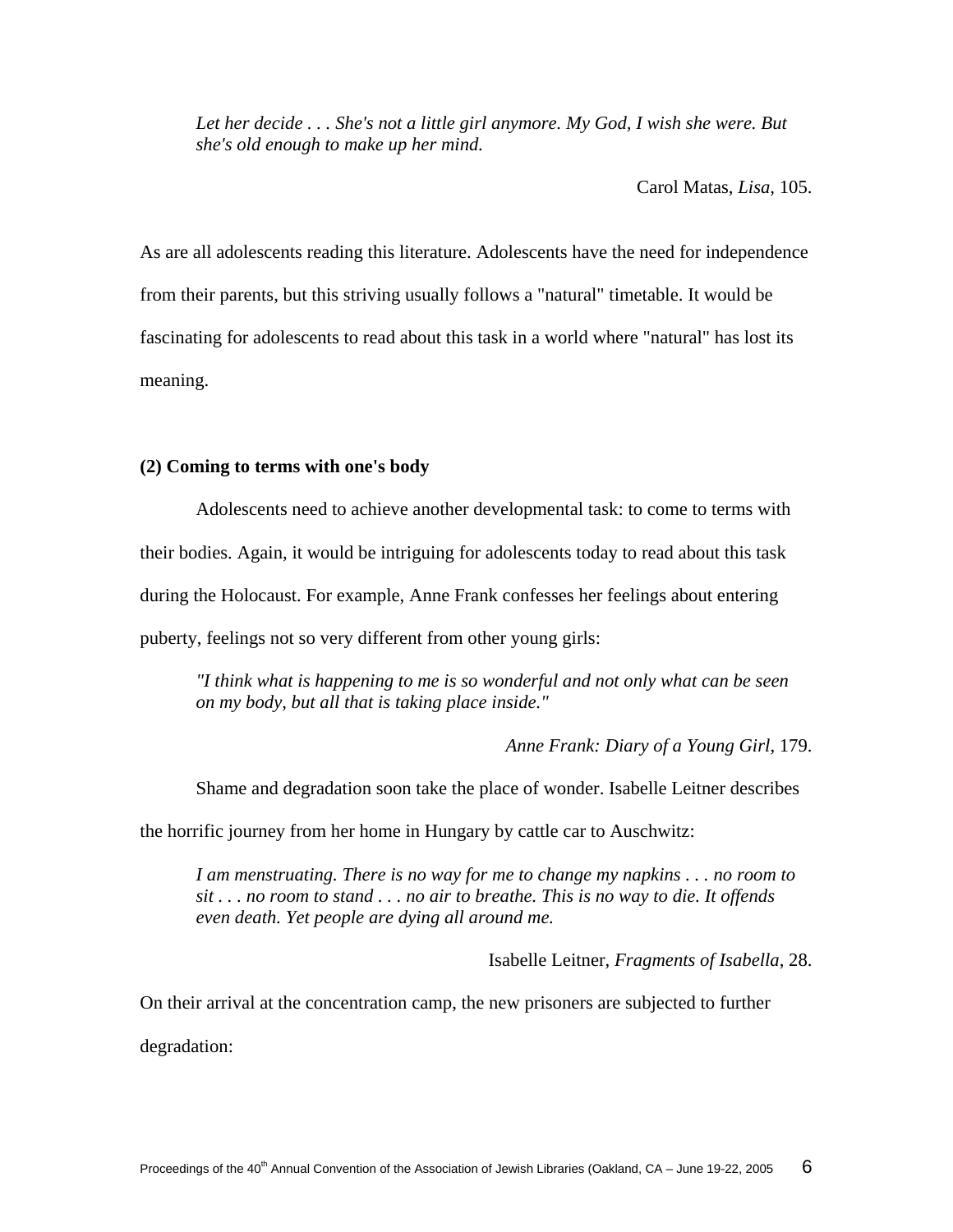*Following orders, we hurried, dripping wet, out into another large bare room where women in striped uniforms grabbed us by the hair and chopped it off. Another woman used a razor and ran it around the crown of our heads. Without time to think, I was shoved forward, where two women grabbed my arms and shaved my armpits. Another woman kicked my legs apart and shaved between them. Again I was pushed forward, where I was doused with a shower of disinfectant that stung like needles on my bare skin.*

Han Nolan, *If I Should Die Before I Wake*, 143-4.

To accept one's changing body is a struggle for the adolescent under normal circumstances; to do so in a concentration camp would be a near impossibility. However, to read about adolescents who manage to survive and become healthy again would be heartening indeed for the adolescent who is trying to feel comfortable with his or her own body. The task might then be put into clearer perspective.

#### **(3) Relationship with age mates**

A third developmental task is to establish a new relationship with age mates of both genders. Even in Holocaust literature, this theme is important. The rejection by former friends was often the first hint to the young person that something was wrong. In *A Pocket Full of Seeds*, Nicole is trying to make sense of why Lucie, whom she admired, never liked her:

*Maman, why did she hate me so much? I always liked her, and tried to be her friend. And now, there will never be a chance for us to be friends, will there, Maman?* 

Marilyn Sachs, *A Pocket Full of Seeds*, 89-90.

Friendships were often ripped apart. Jacob Boas summarizes succinctly how these teenage diarists felt about their lost friends: "The murder of friends left gaping wounds that never closed. Of all the senseless suffering thrown up by the war, nothing seemed to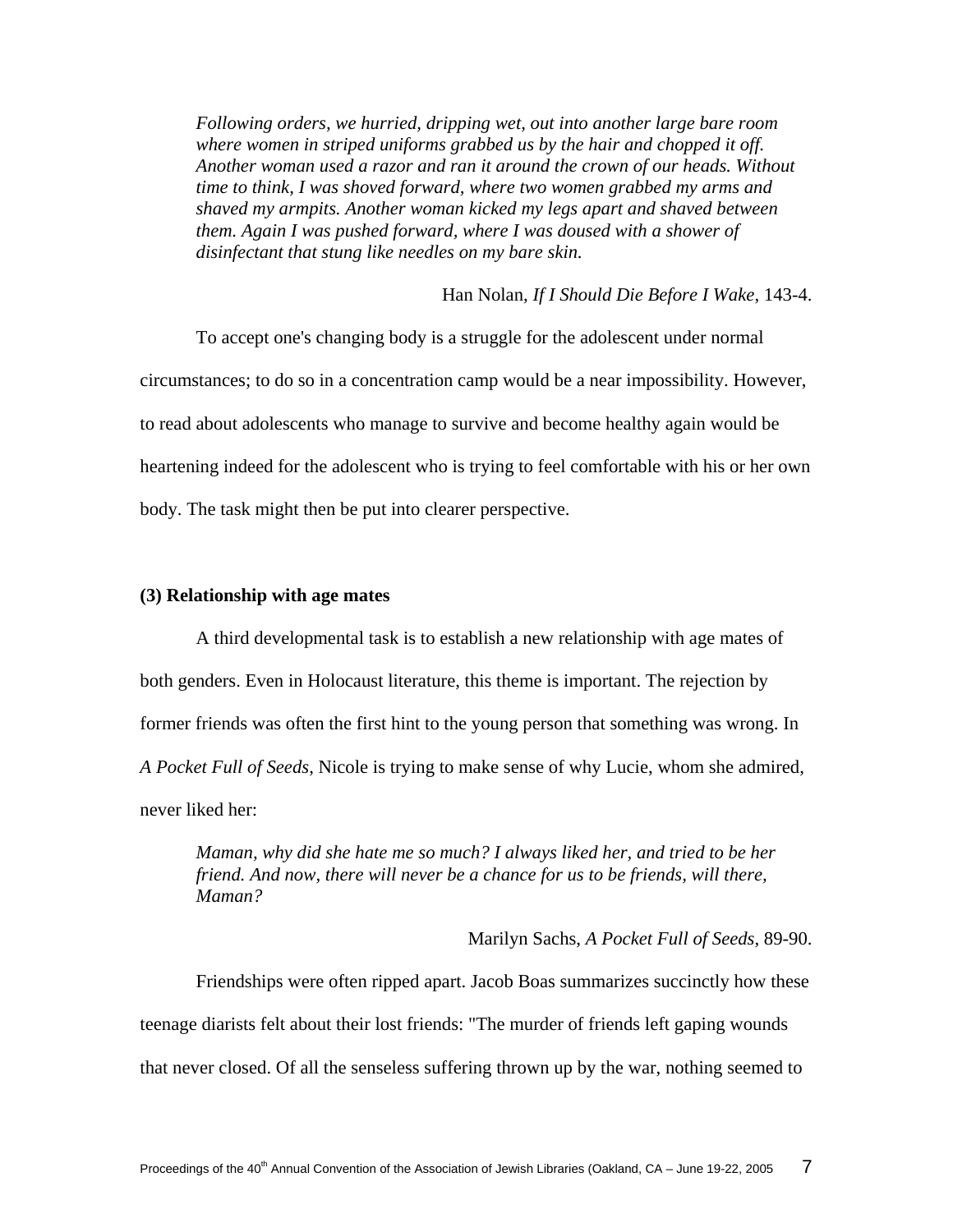make less sense to them than the death of their friends. And nothing caused them more anguish." (Jacob Boas, *Five Diaries of Teenagers Who Died in the Holocaust*, 174.)

Sonia Levitan describes this feeling in her book, *Room in the Heart:* 

*Now Niels sat with the gun on his lap, then sighed deeply and tucked it into his belt. It was his, his alone. He had decided that night, out under the stars, to keep this to himself, to trust no one, not even Emil. Especially not Emil, with his beer and his talk of violence. He had been gripped with an odd, empty feeling, a loss.* 

Sonia Levitan, *Room in the Heart*, 79.

On the other hand, new friends made in hiding, in the ghetto, in the camps, were

often crucial for survival. Chana, the main character in *If I Should Die Before I Wake*, has

finally come out of her shell of anger and fear, and tells another prisoner in the camp:

*I met a girl. A real girl, only twelve years old. She wants . . . It is silly, but she wants me to be her family, her mother. She wants me.* 

Han Nolan, *If I Should Die Before I Wake*, 170.

Adolescents would certainly enjoy reading accounts of first love that take place

under difficult circumstances. The emotions--excitement, confusion, yearning--are the

same no matter what the time and place. While in hiding, Anne Frank falls in love with

Peter van Daan:

*I have the feeling now that Peter and I share a secret. If he looks at me with those eyes that laugh and wink, then it's just as if a little light goes on inside me.*

*Anne Frank: Diary of a Young Girl*, 181.

During the Holocaust, young love was even more painful and complicated than usual. Sometimes, it was even dangerous to be seen with the other person. For example, here is the account Friedrich gives to his friend about the German girl whom he would like to see: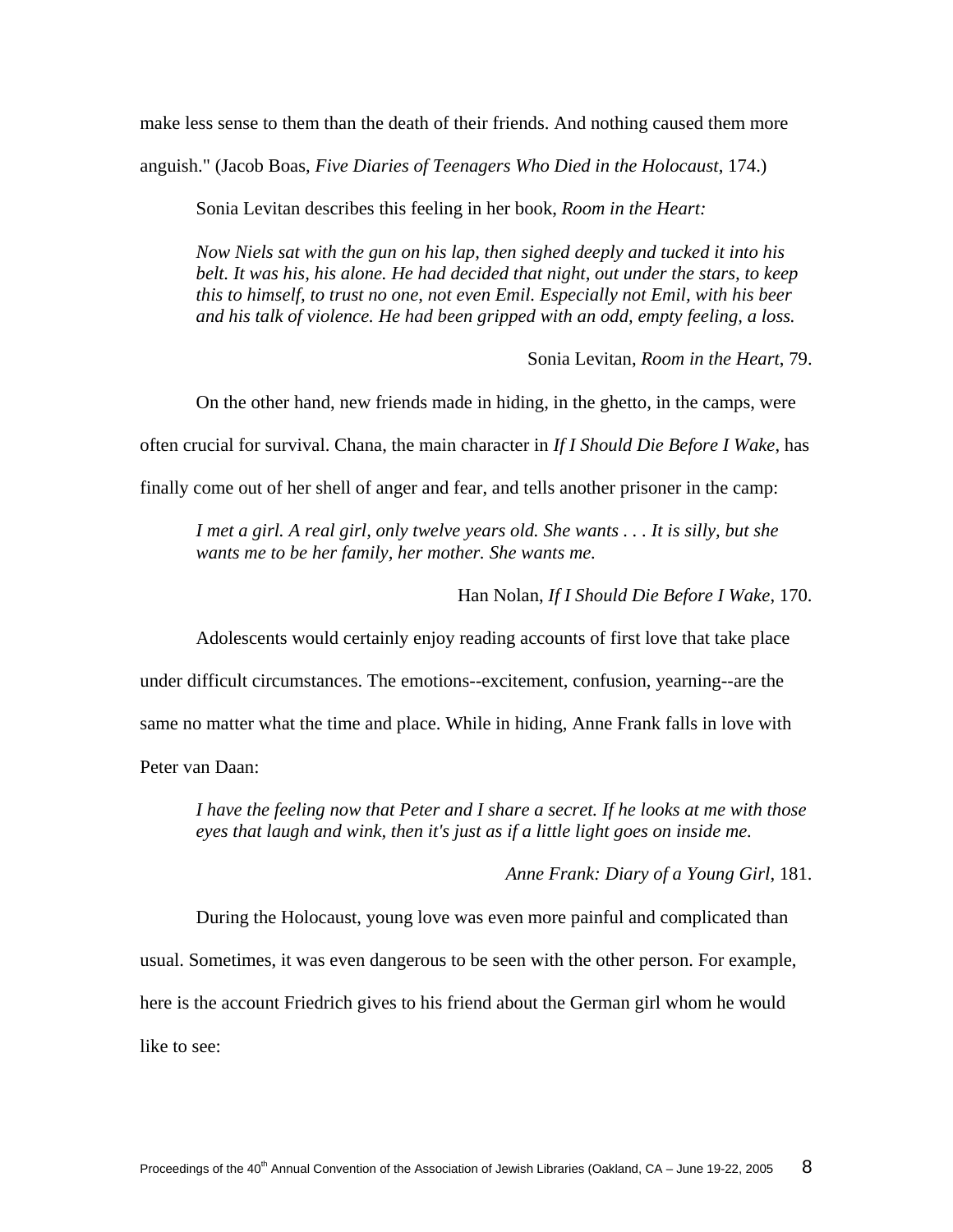*I debated the whole week whether or not to go. When Sunday came I didn't go after all. I couldn't, you see. The girl would be sent to concentration camp if she were seen with me!* 

Hans Peter Richter, *Friedrich*, 113.

On the brink of catastrophe, young love still exists. In Aranka Siegal's memoir,

*Upon the Head of the Goat*, the Hungarian Jews are waiting in the makeshift ghetto,

waiting for the trains that will take them to Auschwitz. Piri has her first kiss:

*Then Henri released me, cradled my face in his hand, and kissed me gently on the lips. He dropped his hands abruptly, turned, and walked away. I went straight into the shed without looking back.*

Aranka Siegal, *Upon the Head of a Goat*, 172.

She never saw Henri again.

## **(4) Achieving social and economic status**

Cline and McBride state that "a fourth concern of young adults is achieving social and economic adult status, which is frequently difficult because adult behaviour is expected without real adult status." (p.9) In the world of the concentration camps, often the opposite was the case. Whether prisoners were thirteen or thirty, after they passed the initial selection--for life or death--they were treated as adults. There was no gradual initiation here, no necessary striving to prove their status. They achieved their adult status only by surviving the intolerable conditions and the next selection. It was a giant leap from childhood to adulthood, with little to guide their way, and at a terrible price. In *I Am David*, the boy David overhears a conversation between the mother and father of Maria, the girl whose life he had saved. The mother is speaking: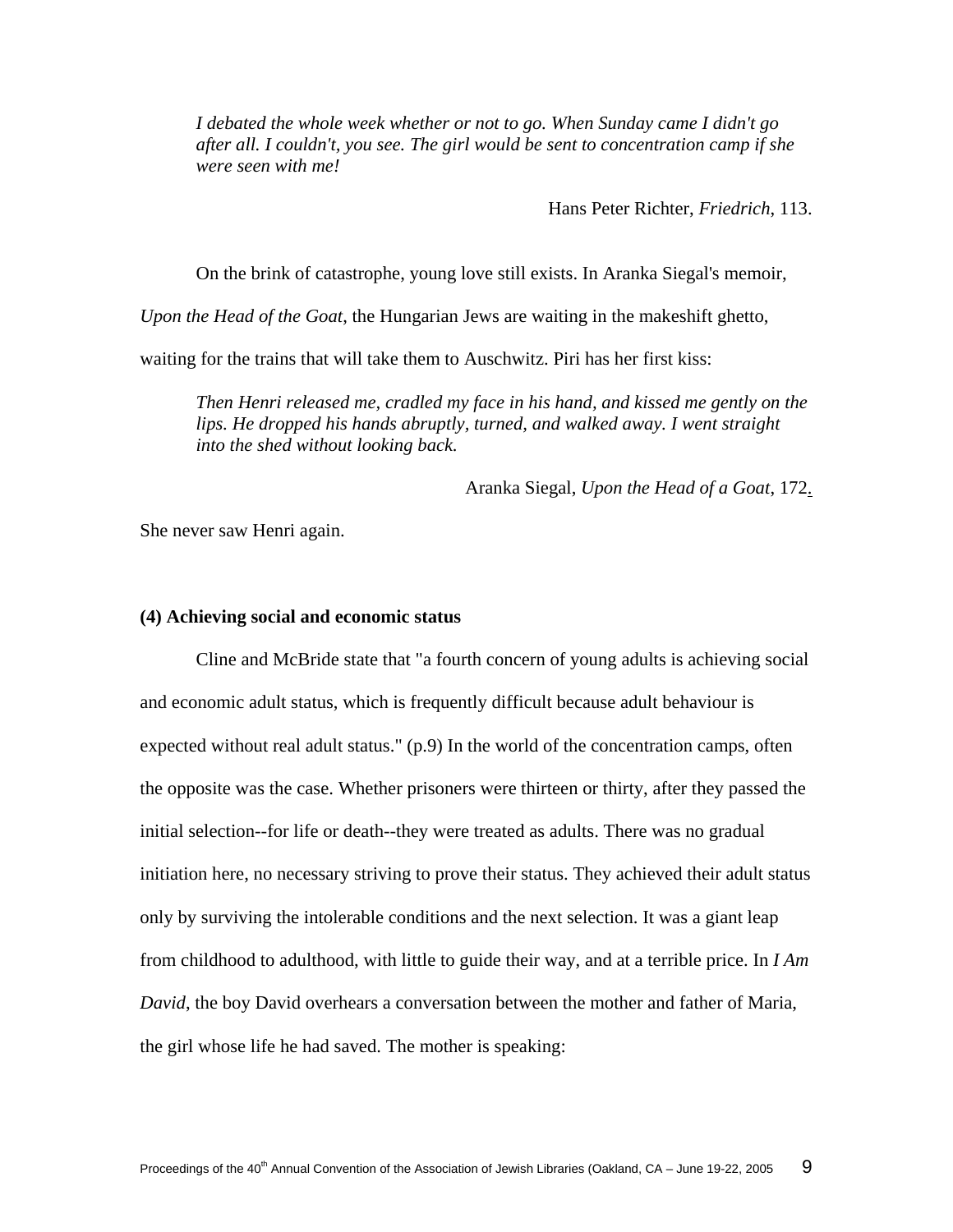*And his eyes frighten me, too. They're the eyes of an old man, an old man who's seen so much in life that he no longer cares to go on living. They're not even desperate . . . just quiet and expectant, and very, very lonely.* 

#### Anne Holm, *I Am David*, 114-5.

David has survived the camps, but at an incalculable price--his childhood and innocence.

Economic status is not an abstract notion in this literature, for the issue is one of survival. To find food and shelter is the principal task. The adolescent gains economic status by learning new skills: Esther Hautzig takes apart worn-out sweaters and knits them again; Friedrich Schneider fixes old lamps; David Ullman loads powder into shells. Each person does whatever must be done in order to survive. The adolescent is on an equal footing with adults. Today's teenagers would probably find it interesting to compare their striving for economic independence with that of the adolescents in the literature. Perhaps status as an adult isn't so enviable after all.

#### **(5) Acquiring self-confidence and a system of values**

Cline and McBride describe another developmental task: "to acquire selfconfidence and a system of values . . . Adolescents . . . are concerned with the questions: Who am I? What am I about? Adolescents seek their own identity and assess their own ability to perform." (p.9) To rebel and to question are natural parts of this task.

Many of the adolescents in Holocaust literature write about God, about justice, about good and evil. In his memoir, *Night*, Elie Wiesel agonizes about his loss of faith in God, a faith that had been an integral part of his life before the Holocaust:

*Once, I had believed profoundly that upon one solitary deed of mine, one solitary prayer, depended the salvation of the world. This day I had ceased to plead. I was no longer capable of lamentation. On the contrary, I felt very strong. I was the accuser, God the accused. My eyes*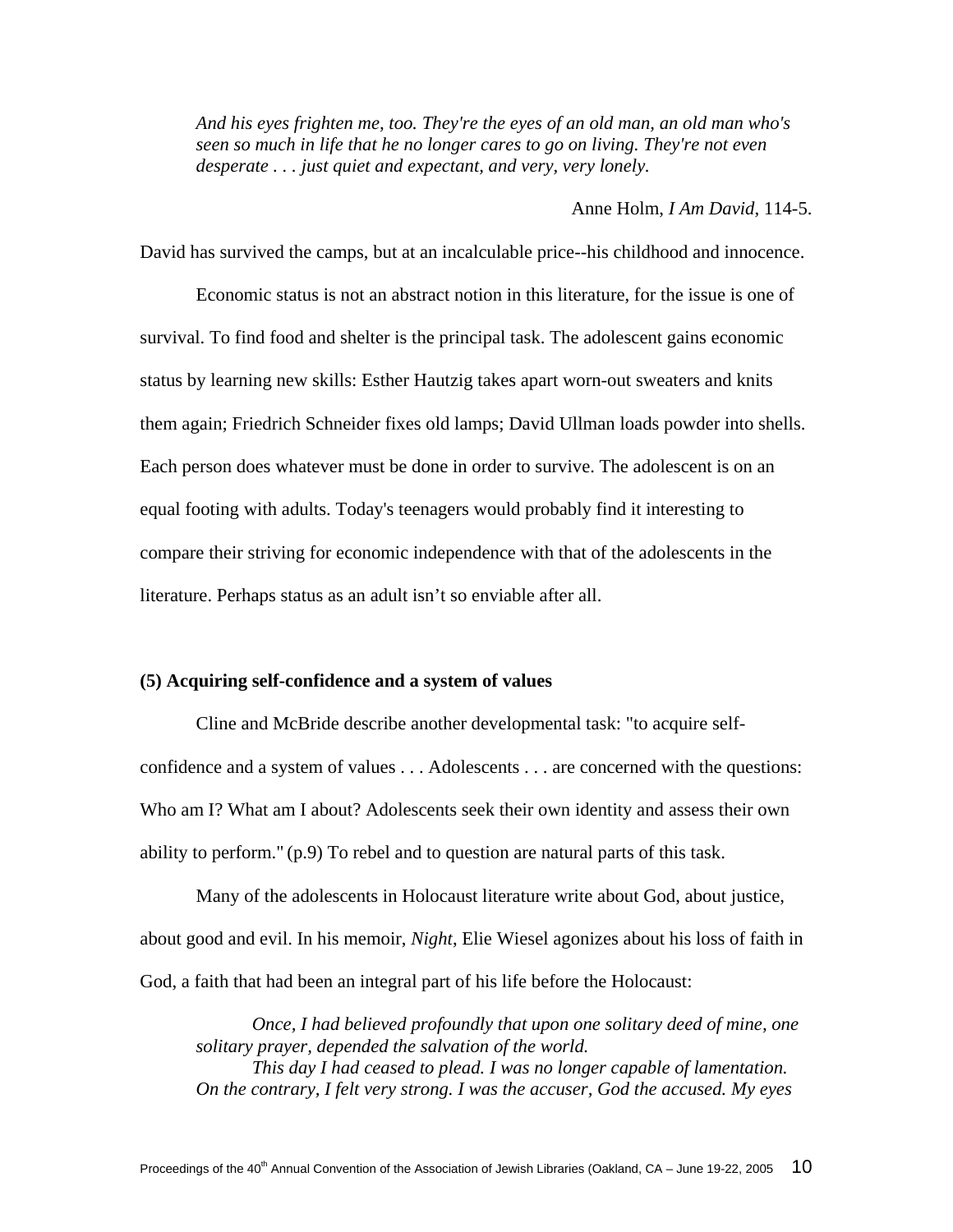*were open and I was alone--terribly alone in a world without God and without man.* 

Elie Wiesel, *Night*, 73-74.

Many of the adolescents struggled to find their place in the world, a world that had shown itself to be cruel and relentless. Moshe Flinker, while hiding in Brussels, wrote in his diary on May 19, 1943:

*My great complaint is against this terrible emptiness. I now understand that ideas and thoughts are worthless if one cannot convert them into action. In every single thing I hope to find a meaning which will fill me and satisfy me . . . I am lost and seek in vain, for meaning, for control, for purpose.* 

> Moshe Flinker in Jacob Boas, *Five Diaries of Teenagers Who Died in the Holocaust*, 112.

Young adults try to discover their own identity and often must test themselves for courage and resourcefulness. During the Holocaust, many felt frustrated because they wanted to resist, but were prevented from doing so by duty, by fear, by lack of opportunity, even by hope. Towards the end of February 1943, Yitzhak Rudashevski writes in his diary of the young people's resistance plans in the Vilna ghetto:

*The future will require dedicated people who will have to guide the masses toward great renewal. Our first condition for such a task is discipline and conspiracy. For the first time I now sensed what it means to work in secret.* 

> Yitzhak Rudashevski in Jacob Boas, *Five Diaries of Teenagers Who Died in the Holocaust*, 76.

## **CONCLUSION**

Young people need to have the chance to talk about these books in order to put the events into historical perspective and to evaluate the moral significance of the literature. They might want to ask a lot of questions: What is good and evil? What is the nature of fear and prejudice? Why did so many people stand by passively while these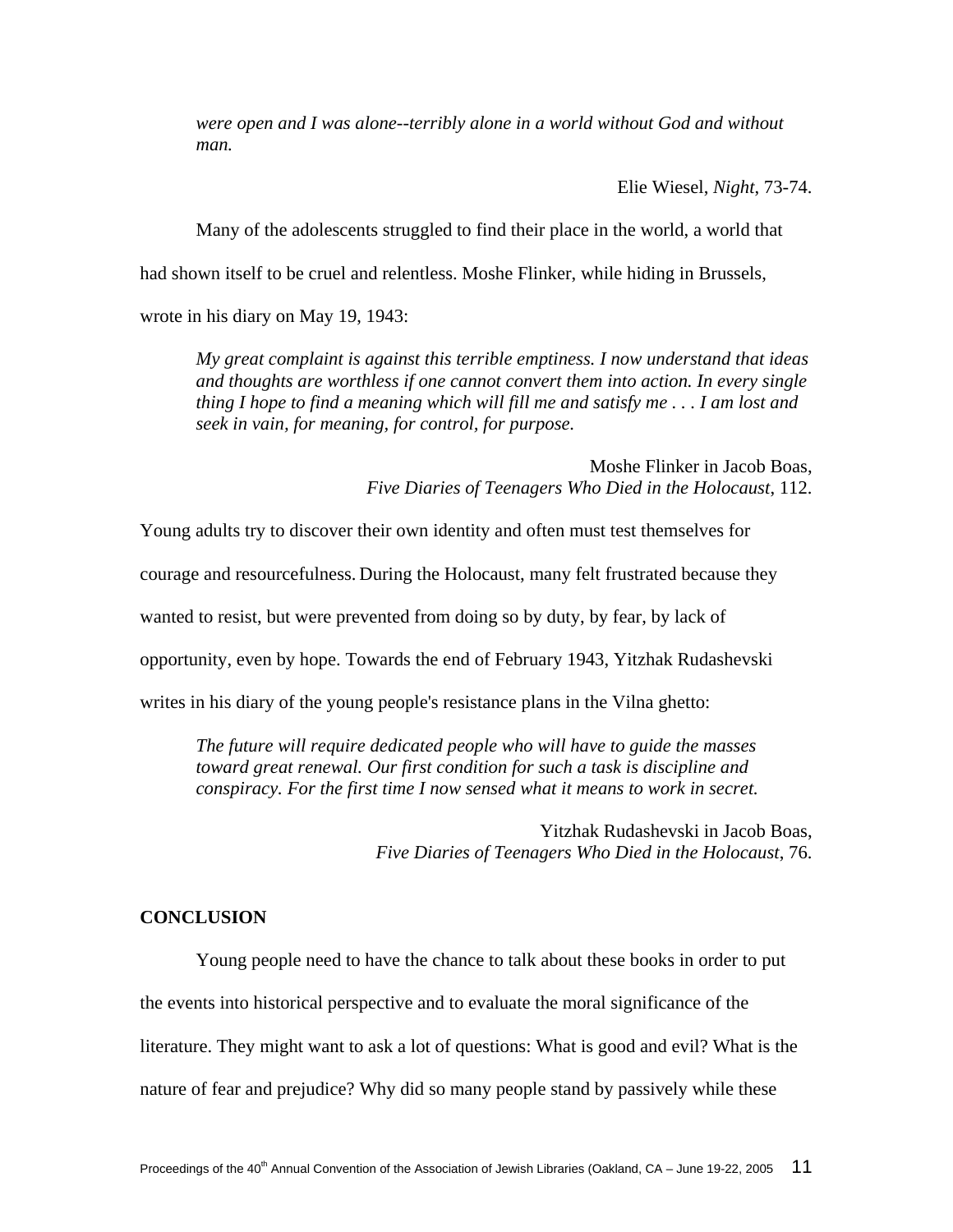events were taking place? And why did others help those who were persecuted? What is the nature of authority and when should it be questioned? Even more to the point: What would I have done if put in a similar situation? Would I have helped the victim, or participated in the genocide? Or would I have remained silent--a not-so-innocent bystander?

This literature can be more than a "good read" about young people caught up in horrific circumstances. There are no easy answers. We need to confront our own fears and prejudices. Only then will we be able to learn lessons from the past and thus "transform the nightmare into meaning".(Roger Sutton, "What really happened", *School Library Journal,* Oct. 1984, 116)

We read the literature in order to remember this tragic history and to prevent its repetition. We read the literature in order to recognize situations in our world today that resemble the intolerance, prejudice, and hate that led to the Holocaust. We read the literature in order to learn how to take an active role against racism of all kinds and to support human rights. Holocaust literature has value not only to adolescents who are growing to adulthood, but also to all people who wish to examine what it means to be truly human.